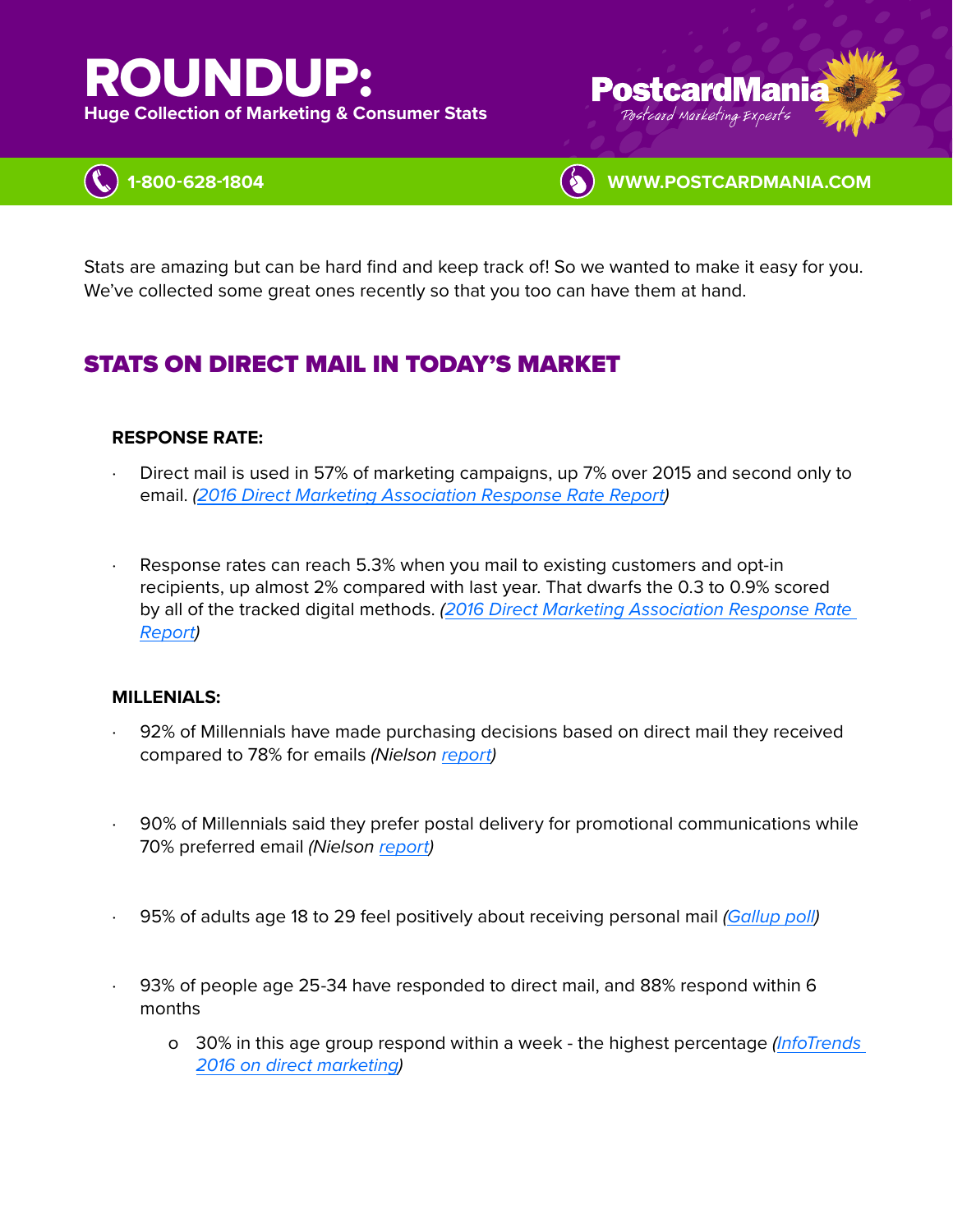# STATS ON DIGITAL MARKETING

#### **WEBSITE:**

- · 95% will go to your website before they take action. (*[2017 Marketing Profs article](https://www.marketingprofs.com/chirp/2017/32948/direct-mail-how-to-succeed-in-a-digital-era-infographic)*)
- · 96% will leave your website without taking action. (*[2017 Marketing Profs article](https://www.marketingprofs.com/chirp/2017/32948/direct-mail-how-to-succeed-in-a-digital-era-infographic)*)
- · 92% of customers like using the live chat feature. (*[2017 Inc. Magazine article](https://www.inc.com/nicolas-cole/the-power-of-live-chat-5-surprising-statistics-that-show-how-consumers-want-thei.html)*)
- · 63% of customers said they were more likely to return to a website that offers live chat as opposed to one that doesn't. (*[2016 Business2Community article](https://www.business2community.com/customer-experience/8-essential-live-chat-customer-support-statistics-01437524)*)
- · 79% of customers say that they prefer live chat because of the immediacy it provides. (*[2016 Business2Community article](https://www.business2community.com/customer-experience/8-essential-live-chat-customer-support-statistics-01437524)*)
- 77% of customers won't make a purchase if there's no live chat support. (*[2016 Business2Community article](https://www.business2community.com/customer-experience/8-essential-live-chat-customer-support-statistics-01437524)*)

#### **INTERNET:**

- · 88.5% of the U.S. population uses the internet. (*2016 data from Internet Live Stats [website](http://www.internetlivestats.com/internet-users/us/)*)
- · 93% of online experiences begin with a search engine. (*2006 Forrester study via Search Engine Journal [website](https://www.searchenginejournal.com/10-stats-to-justify-seo/36762/)*)

#### **GOOGLE:**

- · Retargeting can boost ad response up to [400%.](http://www.adready.com/site/dl/AdReady_White_Paper_Retargeting.pdf) (*2016 Wordstream [research](https://www.wordstream.com/blog/ws/2015/10/21/shopping-remarketing-lists)*)
- Google Display Network reaches 90% of Internet users worldwide, 65% of whom they reach every single day. (*2017 data from [Google](https://www.wordstream.com/blog/ws/2015/10/01/remarketing-facts)*)
- · 77% of global search engine usage occurs on Google. (*2017 Net Market Share [data](https://www.smartinsights.com/search-engine-marketing/search-engine-statistics/)*)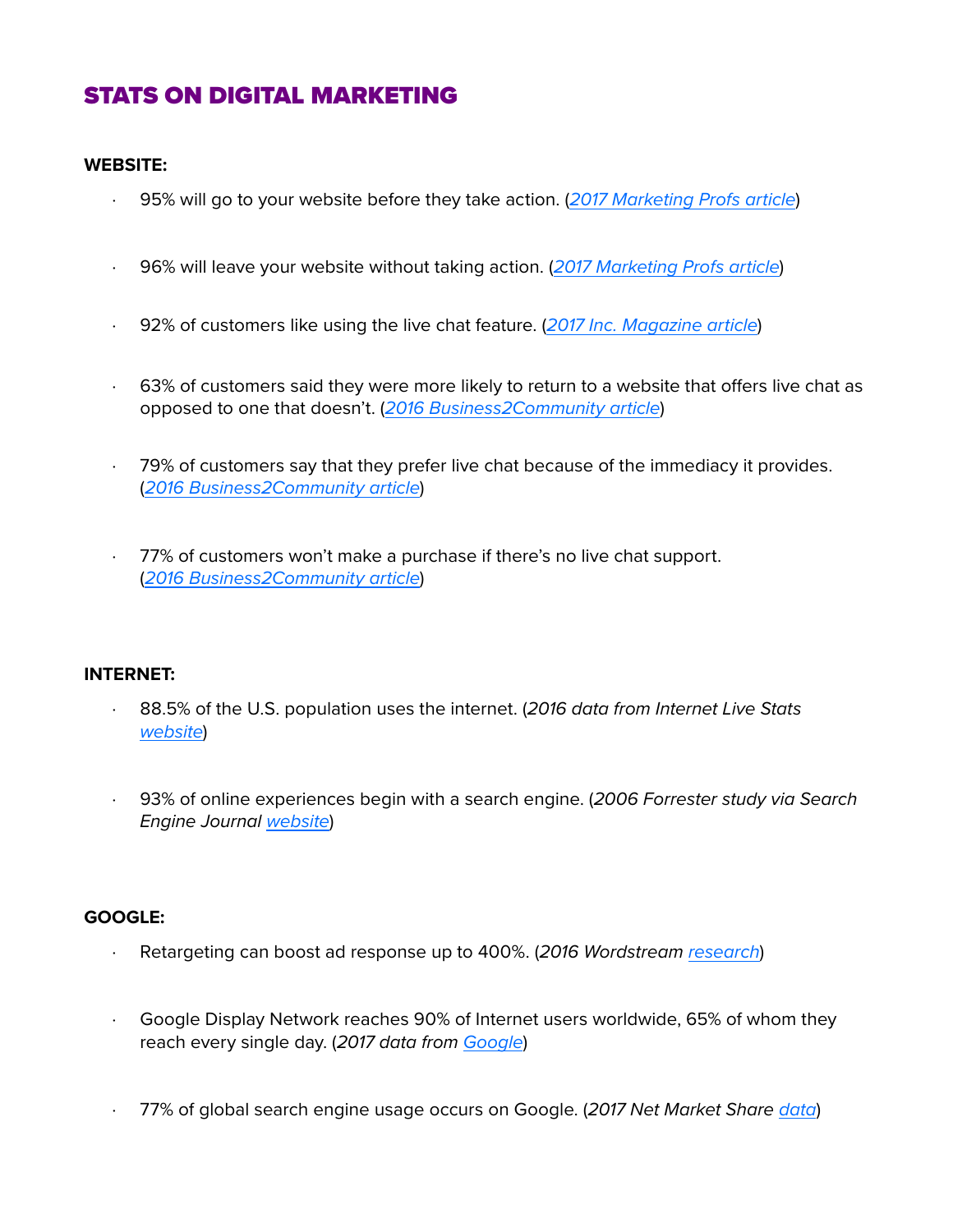## **FACEBOOK:**

- · Increase sales by 70% with Facebook's remarketing. (*Critero research via Software Advice [website](https://www.softwareadvice.com/resources/5-lessons-learned-site-retargeting/)*)
- · 71% plan to use social media content to *acquire* customers. (*2017 Infusionsoft [research](https://learn.infusionsoft.com/marketing/digital-marketing/trends-report-infographic)*)
- · 75% will include Facebook some place in their social media strategy. (*2017 Infusionsoft [research](https://learn.infusionsoft.com/marketing/digital-marketing/trends-report-infographic)*)
- · 68% of U.S. *adults* use Facebook. (*[2016 Pew Research](http://www.pewinternet.org/2016/11/11/social-media-update-2016/)*)
- · Facebook users spend 50 minutes per day on Facebook (*2016 Facebook Report via [Tech Crunch article](https://techcrunch.com/2016/04/27/facediction/)*)
- · Facebook remains the most-used social media brand among ALL ages at 64%. (*2016 Edison Research [research](http://www.edisonresearch.com/the-infinite-dial-2016/)*)
- · 1 in 5 page views occurs on Facebook. (*[2012 data from Facebook.com](http://www.infodocket.com/2012/05/16/fast-facts-and-stats-about-facebook-may-2012/)*)
- · Facebook is the largest social media platform (*[2017 data from Facebook.com](http://www.infodocket.com/2012/05/16/fast-facts-and-stats-about-facebook-may-2012/)*)
- · 70% of Facebook users login daily. (*[2016 Pew Research](http://www.pewinternet.org/2016/11/11/social-media-update-2016/)*)
- · 79% of the U.S. population uses Facebook. (*[2016 Pew Research](http://www.pewinternet.org/2016/11/11/social-media-update-2016/)*)

# **SMART PHONES / MOBILE:**

· 77% of U.S. adults use smart phones. (*2017 Pew Research [research](http://www.pewresearch.org/fact-tank/2017/06/28/10-facts-about-smartphones/)*)